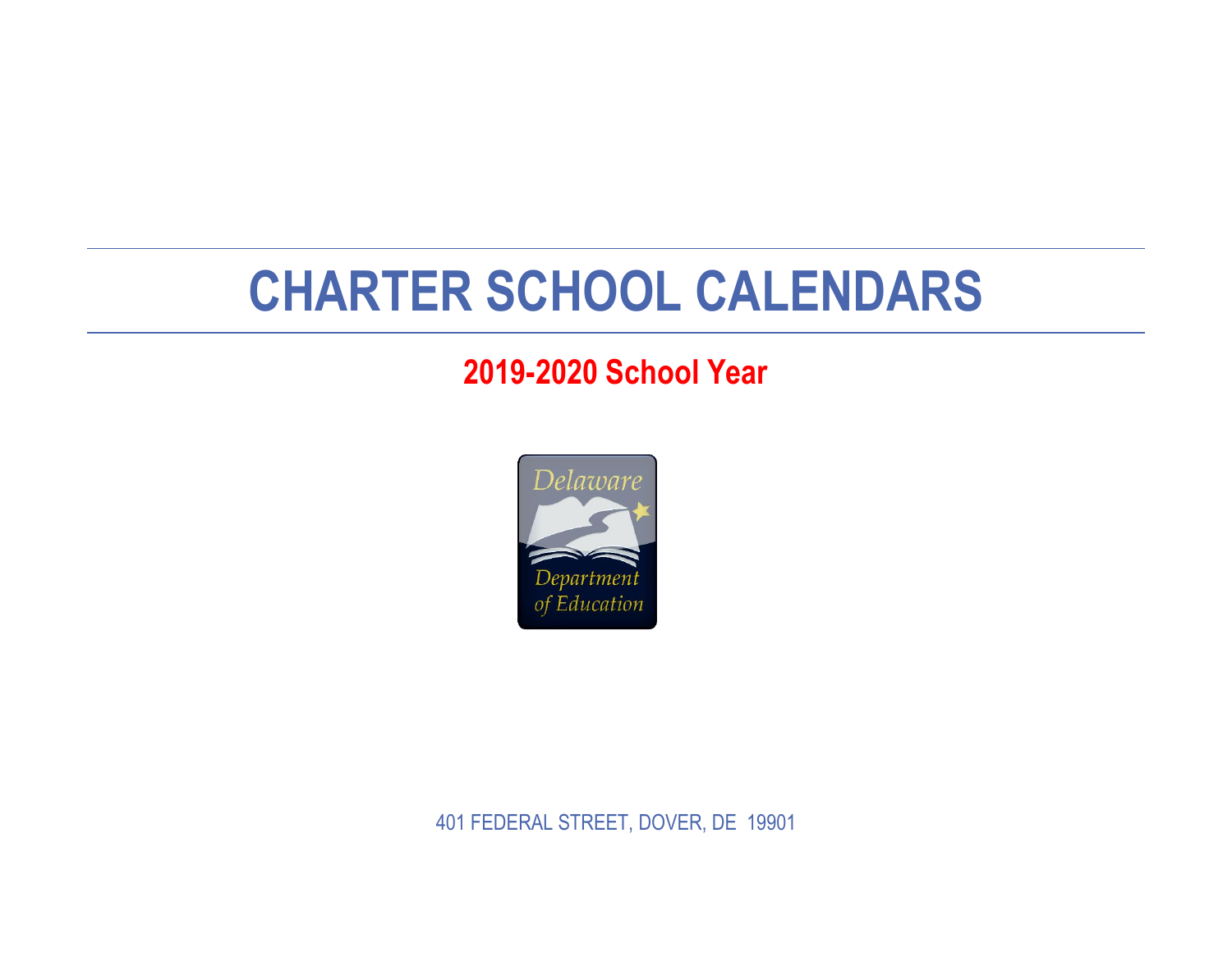|                  | <b>KEY</b>                      |
|------------------|---------------------------------|
| C                | Conference                      |
| ED               | <b>Early Dismissal</b>          |
| <b>FPD</b>       | First Pupil Day                 |
| H                | Holiday                         |
| LA               | Late Arrival                    |
| <b>LPD</b>       | Last Pupil Day                  |
| <b>LTD</b>       | Last Teacher Day                |
| <b>NS</b>        | No School                       |
| <b>NTD</b>       | New Teacher Staff Development   |
| N <sub>T</sub> O | <b>New Teacher Orientation</b>  |
| 00               | Offices Open                    |
| <b>PC</b>        | <b>Parent Conference</b>        |
| <b>PD</b>        | <b>Professional Development</b> |
| OH               | Open House                      |
| <b>TIS</b>       | <b>Teacher In-Service</b>       |
| <b>WC</b>        | <b>Weather Contingency Days</b> |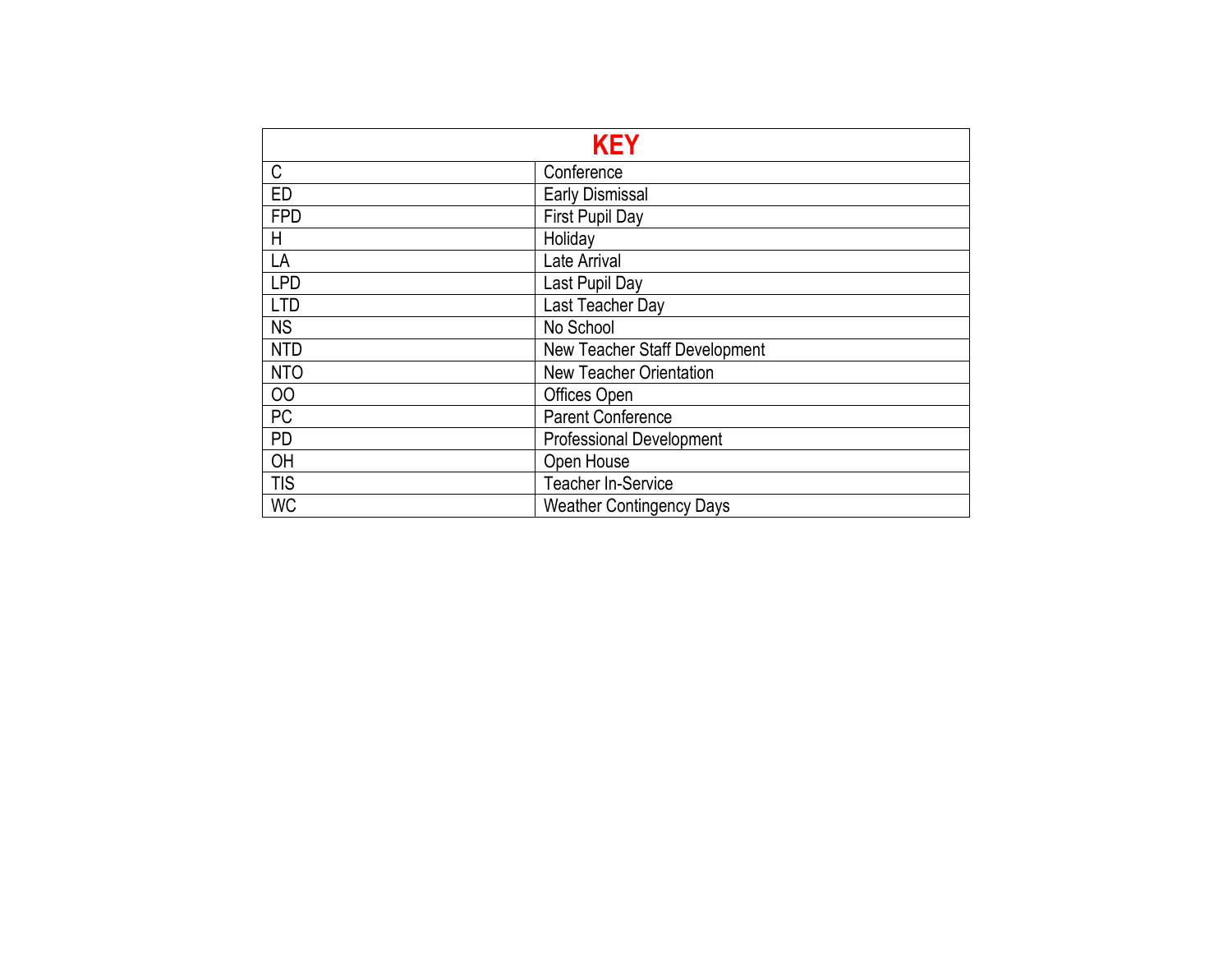## **AUGUST 2019**

| Charter School               | 1 | $\overline{2}$ | $5\phantom{.0}$ | 6          |                  | 8<br>$\overline{9}$ | 12        | 13 | 14         | $\overline{15}$ | 16              | $\overline{19}$ | $\overline{20}$ | 21              | $\overline{22}$ | $\overline{23}$ | $\overline{26}$   | $\overline{27}$   | $\overline{28}$   | 29            | $\overline{30}$        |
|------------------------------|---|----------------|-----------------|------------|------------------|---------------------|-----------|----|------------|-----------------|-----------------|-----------------|-----------------|-----------------|-----------------|-----------------|-------------------|-------------------|-------------------|---------------|------------------------|
| Academia Antonia Alonso      |   |                |                 |            |                  |                     |           |    |            |                 |                 |                 | N <sub>TO</sub> | N <sub>TO</sub> | <b>PD</b>       | $00\frac{1}{2}$ |                   | PD                |                   |               | $00\frac{1}{2}$        |
|                              |   |                |                 |            |                  |                     |           |    |            |                 |                 |                 |                 |                 |                 | day             |                   |                   |                   |               | day                    |
| Academy of Dover             |   |                |                 |            |                  |                     |           |    |            |                 |                 | <b>PD</b>       |                 | OH              | $\overline{FP}$ |                 |                   |                   |                   |               | N <sub>S</sub>         |
|                              |   |                |                 |            |                  |                     |           |    |            |                 |                 |                 |                 |                 | D               |                 |                   |                   |                   |               |                        |
| Campus Community             |   |                |                 |            |                  |                     |           |    |            |                 |                 | $\overline{PD}$ | PD              | PD              | PD              |                 | <b>FPD</b>        |                   |                   |               | <b>NS</b>              |
| Charter School of New Castle |   |                |                 |            | N <sub>T</sub> O |                     |           |    |            |                 |                 | PD ALL STAFF    |                 |                 |                 |                 | <b>FPD</b>        |                   |                   |               | $\overline{\text{NS}}$ |
|                              |   |                |                 |            |                  |                     |           |    |            |                 |                 |                 |                 |                 |                 |                 | <b>FPD</b>        | Gr 9              | <b>FPD</b>        | $\frac{1}{2}$ |                        |
| Charter School of Wilmington |   |                |                 |            |                  |                     |           |    |            |                 |                 |                 | PD              |                 |                 |                 | Gr 9              | Only              | <b>ALL</b>        | Day           | <b>NS</b>              |
|                              |   |                |                 |            |                  |                     |           |    |            |                 |                 |                 |                 |                 |                 |                 |                   |                   | $\frac{1}{2}$ Day |               |                        |
| Delaware Military Academy    |   |                |                 |            |                  |                     |           |    |            |                 |                 |                 |                 |                 |                 |                 |                   | <b>PD</b>         |                   |               |                        |
| Early College HS at DSU      |   |                |                 |            |                  |                     |           |    | <b>PD</b>  |                 |                 | <b>FPD</b>      |                 |                 |                 |                 |                   |                   |                   |               |                        |
| East Side Charter            |   |                |                 | <b>NTO</b> |                  |                     |           |    |            |                 |                 | <b>PD</b>       |                 |                 |                 |                 | <b>FPD</b>        |                   |                   |               | <b>NS</b>              |
| <b>First State Military</b>  |   |                |                 |            |                  |                     |           |    |            |                 |                 |                 |                 | PD              |                 |                 | <b>FPD</b>        | <b>FPD</b>        |                   |               | <b>NS</b>              |
|                              |   |                |                 |            |                  |                     |           |    |            |                 |                 |                 |                 |                 |                 |                 | <b>9th</b>        | All               |                   |               |                        |
| First State Montessori       |   |                |                 |            |                  |                     |           |    |            |                 |                 |                 |                 | <b>FTD</b>      |                 |                 |                   | <b>FPD</b>        | <b>FPD</b>        |               | $\overline{\text{NS}}$ |
| Freire Charter               |   |                |                 |            | <b>NTD</b>       |                     | <b>PD</b> |    |            |                 |                 | $\overline{PD}$ | PD              | ED              | ED              | ED              |                   |                   |                   |               | $\overline{\text{NS}}$ |
| Gateway Lab School           |   |                |                 |            |                  |                     |           |    |            |                 |                 |                 | $\overline{PD}$ |                 |                 |                 | <b>FPD</b>        |                   |                   |               | N <sub>S</sub>         |
| Great Oaks Charter           |   |                |                 |            |                  |                     |           |    |            |                 |                 | PD              |                 |                 |                 |                 |                   | <b>FPD</b>        | <b>FPD</b>        |               | $\overline{\text{NS}}$ |
|                              |   |                |                 |            |                  |                     |           |    |            |                 |                 |                 |                 |                 |                 |                 |                   | Gr 6, 9           | All               |               |                        |
| Kuumba Academy               |   |                |                 |            |                  |                     |           |    | <b>NTD</b> |                 |                 |                 |                 |                 |                 | $\overline{PD}$ |                   |                   |                   |               | $\overline{\text{NS}}$ |
| Las Americas Aspira Academy  |   |                |                 |            |                  |                     |           |    |            |                 | <b>PD</b>       |                 |                 |                 |                 |                 | <b>FPD</b>        |                   |                   |               | <b>NS</b>              |
| <b>MOT Charter School</b>    |   |                |                 |            |                  |                     |           |    |            |                 |                 |                 |                 |                 |                 |                 | <b>FPD</b>        | <b>FPD</b>        |                   |               |                        |
|                              |   |                |                 |            |                  |                     |           |    |            |                 |                 |                 |                 |                 |                 |                 | $K-9$             | $10 - 12$         |                   |               |                        |
| Newark Charter School        |   |                |                 |            |                  |                     |           |    |            |                 |                 |                 |                 |                 | $\overline{PD}$ |                 | <b>FPD</b>        |                   |                   |               | <b>NS</b>              |
| Odyssey Charter School       |   |                |                 |            |                  |                     |           |    |            |                 |                 |                 |                 | N <sub>TO</sub> |                 |                 |                   | PD                |                   |               |                        |
| Positive Outcomes Charter    |   |                |                 |            |                  |                     |           |    |            |                 |                 |                 | PD              |                 |                 |                 | <b>FPD</b>        |                   |                   |               | <b>NS</b>              |
| Providence Creek Academy     |   |                |                 |            |                  |                     |           |    |            |                 |                 |                 | PD              |                 |                 |                 | <b>FPD</b>        |                   |                   |               | <b>NS</b>              |
| Sussex Academy               |   |                |                 |            |                  |                     |           |    |            |                 |                 |                 |                 | <b>PD</b>       | <b>PD</b>       |                 | <b>FPD</b><br>6/9 | <b>FPD</b><br>All |                   |               | <b>NS</b>              |
| Thomas A. Edison Charter     |   |                |                 |            |                  |                     |           |    |            |                 | $\overline{PD}$ |                 |                 | <b>FPD</b>      | ED              | <b>ED</b>       |                   |                   |                   |               |                        |
|                              |   |                |                 |            |                  |                     |           |    |            |                 |                 |                 |                 | ED              |                 |                 |                   |                   |                   |               |                        |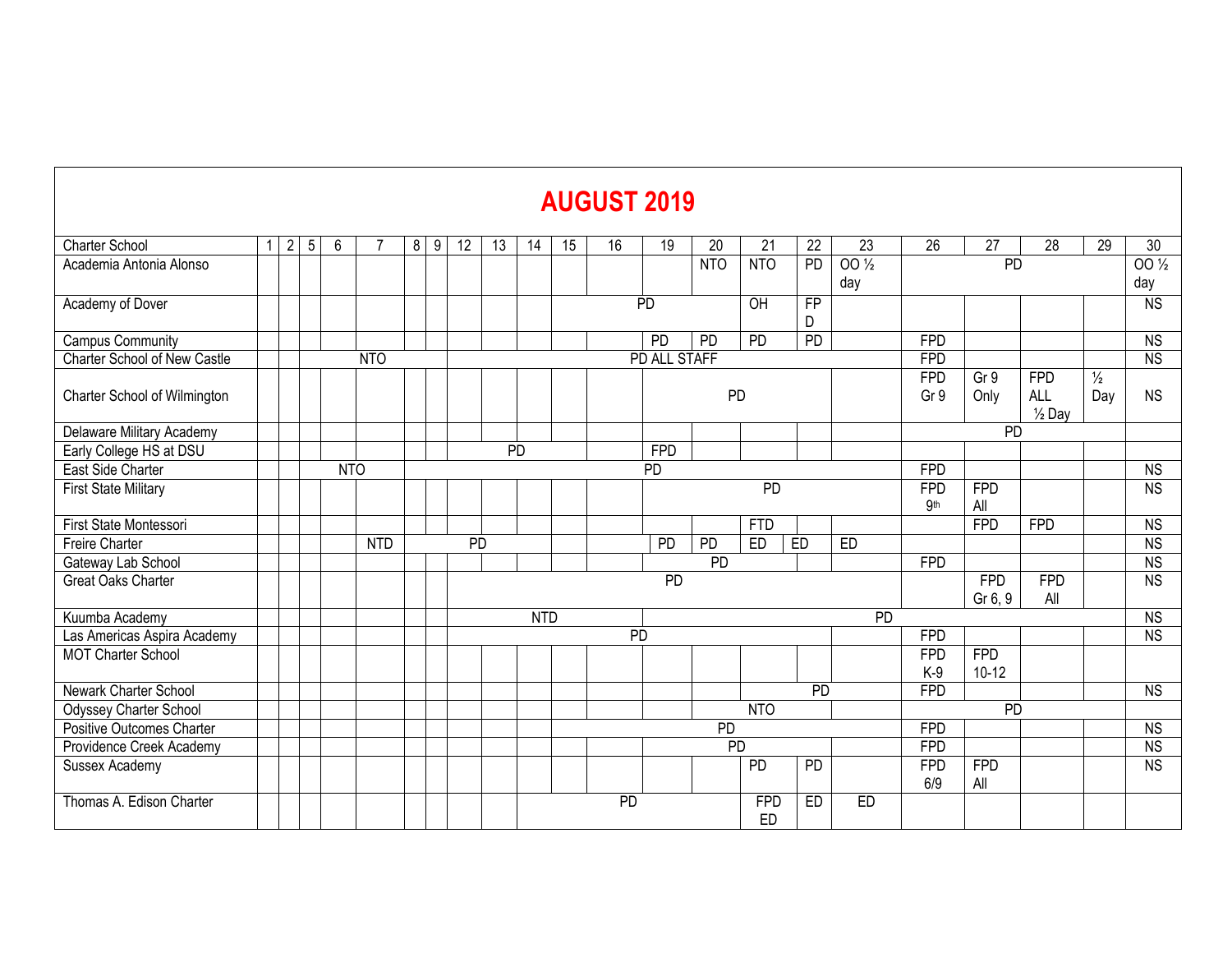|                                     |                |                       |                                     |                        |                |   |    | <b>SEPTEMBER 2019</b> |                 |                        |                              |                 |                 |    |                              |                             |                 |                  |                                  |                  |                 |
|-------------------------------------|----------------|-----------------------|-------------------------------------|------------------------|----------------|---|----|-----------------------|-----------------|------------------------|------------------------------|-----------------|-----------------|----|------------------------------|-----------------------------|-----------------|------------------|----------------------------------|------------------|-----------------|
| <b>Charter School</b>               | $\overline{2}$ | 3                     | 4                                   | 5                      | $6\phantom{.}$ | 9 | 10 | $\overline{11}$       | $\overline{12}$ | 13                     | 16                           | $\overline{17}$ | 18              | 19 | 20                           | $\overline{23}$             | $\overline{24}$ | 25               | $\overline{c}$<br>$6\phantom{a}$ | $\overline{27}$  | $\overline{30}$ |
| Academia Antonia Alonso             |                | <b>FPD</b><br>$Kn-5$  |                                     |                        |                |   |    |                       |                 | <b>NS</b><br><b>PD</b> |                              |                 |                 |    |                              |                             |                 |                  |                                  |                  |                 |
| Academy of Dover                    |                |                       |                                     |                        |                |   |    |                       |                 |                        |                              |                 |                 |    | ED                           | N <sub>S</sub><br><b>PD</b> |                 |                  |                                  |                  |                 |
| <b>Campus Community</b>             |                | $\overline{MS}$<br>PD |                                     |                        |                |   |    |                       |                 |                        |                              |                 |                 |    |                              |                             |                 |                  |                                  |                  |                 |
| <b>Charter School of New Castle</b> |                |                       |                                     |                        |                |   |    |                       |                 |                        |                              |                 |                 |    | $\overline{\text{NS}}$<br>PD |                             |                 |                  |                                  |                  |                 |
| Charter School of Wilmington        |                |                       |                                     | <b>PD</b><br><b>NS</b> |                |   |    |                       |                 |                        |                              |                 |                 |    |                              |                             |                 |                  |                                  |                  | <b>NS</b>       |
| Delaware Military Academy           |                | FPD                   |                                     |                        |                |   |    |                       |                 |                        |                              |                 |                 |    |                              |                             |                 |                  |                                  |                  |                 |
| Early College HS at DSU             |                |                       |                                     |                        |                |   |    |                       |                 |                        |                              |                 |                 |    |                              |                             |                 |                  |                                  |                  |                 |
| East Side Charter                   | SCHOOLS CLOSED |                       |                                     |                        |                |   |    |                       |                 |                        |                              |                 |                 |    | <b>NS</b><br>PD              |                             |                 |                  |                                  |                  |                 |
| First State Military                |                |                       |                                     |                        |                |   |    |                       |                 |                        |                              |                 |                 |    | E <sub>D</sub>               |                             |                 |                  |                                  |                  |                 |
| First State Montessori              |                |                       |                                     |                        |                |   |    |                       |                 |                        |                              |                 |                 | OH |                              |                             |                 |                  |                                  |                  |                 |
| <b>Freire Charter</b>               |                |                       |                                     |                        |                |   |    |                       |                 |                        |                              |                 |                 |    |                              |                             |                 |                  |                                  | N <sub>S</sub>   | NS              |
| Gateway Lab School                  |                |                       |                                     |                        |                |   |    |                       |                 |                        |                              |                 |                 |    |                              |                             |                 |                  |                                  |                  | N <sub>S</sub>  |
| Great Oaks Charter                  | $\blacksquare$ |                       |                                     |                        |                |   |    |                       |                 |                        |                              |                 |                 |    |                              |                             |                 |                  |                                  |                  |                 |
| Kuumba Academy                      |                |                       |                                     |                        |                |   |    |                       |                 |                        |                              |                 |                 |    |                              |                             |                 | NS <sub>PC</sub> |                                  |                  | NS<br>PD        |
| Las Americas Aspira Academy         | LABOR DAY      |                       |                                     |                        |                |   |    |                       |                 |                        |                              |                 |                 |    |                              |                             |                 |                  |                                  |                  | <b>NS</b><br>PD |
| <b>MOT Charter School</b>           |                |                       |                                     |                        |                |   |    |                       |                 |                        |                              |                 |                 |    |                              |                             |                 |                  |                                  |                  |                 |
| Newark Charter School               |                |                       |                                     |                        |                |   |    |                       |                 |                        |                              |                 |                 |    |                              |                             |                 |                  |                                  |                  |                 |
| Odyssey Charter School              |                | <b>FPD</b>            | $\overline{F}$<br>$\mathsf{P}$<br>D |                        |                |   |    |                       |                 |                        |                              |                 |                 |    |                              |                             |                 |                  |                                  |                  |                 |
| <b>Positive Outcomes Charter</b>    |                |                       |                                     |                        |                |   |    |                       |                 |                        | $\overline{\text{NS}}$<br>PD |                 |                 |    |                              |                             |                 |                  |                                  |                  |                 |
| Providence Creek Academy            |                |                       |                                     |                        |                |   |    |                       |                 |                        |                              |                 |                 |    |                              |                             |                 |                  |                                  | NS <sub>PD</sub> |                 |
| <b>Sussex Academy</b>               |                |                       |                                     |                        |                |   |    |                       |                 |                        | $\overline{\text{NS}}$<br>PD |                 |                 |    |                              |                             |                 |                  |                                  |                  |                 |
| Thomas A. Edison Charter            |                |                       |                                     |                        |                |   |    |                       |                 |                        |                              |                 | ED<br><b>PD</b> |    |                              |                             |                 |                  |                                  |                  |                 |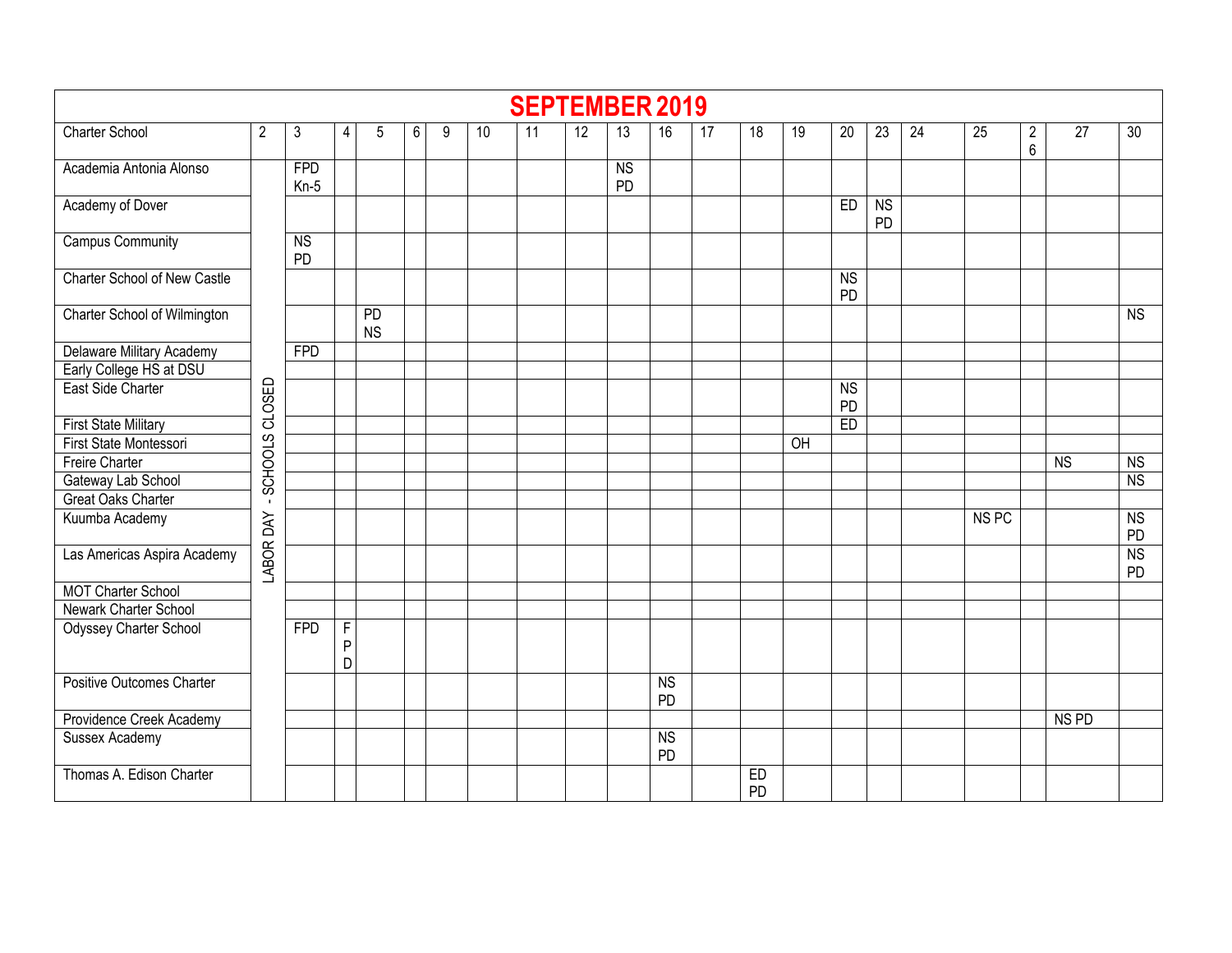|                              |                                                                                                                              |                |              |                  |                 |   |           |    | <b>OCTOBER 2019</b>    |                        |    |    |    |                        |                 |    |    |    |                 |    |    |           |                   |
|------------------------------|------------------------------------------------------------------------------------------------------------------------------|----------------|--------------|------------------|-----------------|---|-----------|----|------------------------|------------------------|----|----|----|------------------------|-----------------|----|----|----|-----------------|----|----|-----------|-------------------|
| Charter School               |                                                                                                                              | $\overline{2}$ | $\mathbf{3}$ | 4                |                 | 8 | 9         | 10 | 11                     | 14                     | 15 | 16 | 17 | 18                     | 21              | 22 | 23 | 24 | 25              | 28 | 29 | 30        | 31                |
| Academia Antonia Alonso      |                                                                                                                              |                |              |                  |                 |   |           |    | $\overline{\text{NS}}$ |                        |    |    |    |                        |                 |    |    |    |                 |    |    |           |                   |
| Academy of Dover             |                                                                                                                              |                |              |                  |                 |   |           |    | PD<br>NS <sub>PD</sub> |                        |    |    |    |                        |                 |    |    |    |                 |    |    |           |                   |
| Campus Community             |                                                                                                                              |                |              |                  |                 |   |           |    | NS PD                  | <b>NS</b>              |    |    |    |                        |                 |    |    |    |                 |    |    |           |                   |
|                              |                                                                                                                              |                |              |                  |                 |   |           |    |                        | PD                     |    |    |    |                        |                 |    |    |    |                 |    |    |           |                   |
| Charter School of New Castle |                                                                                                                              |                |              |                  |                 |   |           |    |                        |                        |    |    |    | <b>NS</b><br><b>PD</b> |                 |    |    |    |                 |    |    |           |                   |
|                              | $\overline{\text{NS}}$<br>$NS \frac{1}{2}$<br><b>NS</b><br>Charter School of Wilmington<br>$\frac{1}{2}$<br>Day<br>PD<br>Day |                |              |                  |                 |   |           |    |                        |                        |    |    |    |                        |                 |    |    |    |                 |    |    |           |                   |
|                              |                                                                                                                              |                |              |                  |                 |   |           |    |                        |                        |    |    |    |                        |                 |    |    |    |                 |    |    |           |                   |
| Delaware Military Academy    |                                                                                                                              |                |              | NS <sub>PD</sub> |                 |   |           |    |                        |                        |    |    |    |                        |                 |    |    |    |                 |    |    |           |                   |
| Early College HS at DSU      |                                                                                                                              |                |              |                  |                 |   |           |    | NS <sub>PD</sub>       |                        |    |    |    |                        |                 |    |    |    |                 |    |    |           |                   |
| East Side Charter            |                                                                                                                              |                |              |                  |                 |   |           |    | NS PD                  |                        |    |    |    |                        |                 |    |    |    |                 |    |    |           |                   |
| <b>First State Military</b>  |                                                                                                                              |                |              |                  | <b>NS</b><br>PD |   |           |    |                        |                        |    | ED |    |                        |                 |    |    |    |                 |    |    |           |                   |
| First State Montessori       |                                                                                                                              |                |              | NS <sub>PD</sub> |                 |   |           |    | NS <sub>PD</sub>       |                        |    |    |    |                        |                 |    |    |    |                 |    |    |           | NS <sub>PC</sub>  |
| <b>Freire Charter</b>        |                                                                                                                              |                |              |                  |                 |   | <b>NS</b> |    |                        |                        |    |    |    |                        |                 |    |    |    | <b>NS</b>       |    |    |           |                   |
| Gateway Lab School           |                                                                                                                              |                |              | NS <sub>PD</sub> |                 |   |           |    |                        |                        |    |    |    |                        |                 |    |    |    |                 |    |    |           |                   |
| Great Oaks Charter           |                                                                                                                              |                |              | NS <sub>PD</sub> |                 |   |           |    |                        |                        |    |    |    |                        |                 |    |    |    |                 |    |    |           |                   |
| Kuumba Academy               |                                                                                                                              |                |              |                  |                 |   |           |    | NS PD                  |                        |    |    |    |                        |                 |    |    |    |                 |    |    | <b>ED</b> |                   |
| Las Americas Aspira Academy  |                                                                                                                              |                |              |                  |                 |   |           |    | NS <sub>PD</sub>       |                        |    |    |    |                        |                 |    |    |    |                 |    |    |           |                   |
| <b>MOT Charter School</b>    |                                                                                                                              |                |              |                  |                 |   |           |    | NS <sub>PD</sub>       | $\overline{H}$         |    |    |    |                        |                 |    |    |    |                 |    |    |           |                   |
| Newark Charter School        |                                                                                                                              |                |              |                  |                 |   |           |    | NS <sub>PD</sub>       |                        |    |    |    |                        |                 |    |    |    |                 |    |    |           | ED <sub>K-6</sub> |
| Odyssey Charter School       |                                                                                                                              |                |              |                  |                 |   |           |    | NS PD                  |                        |    |    |    |                        |                 |    |    |    |                 |    |    |           |                   |
| Positive Outcomes Charter    |                                                                                                                              |                |              | ED               |                 |   |           |    | NS <sub>PD</sub>       |                        |    |    |    |                        |                 |    |    |    |                 |    |    |           |                   |
| Providence Creek Academy     |                                                                                                                              |                |              |                  |                 |   |           |    |                        | $\overline{\text{NS}}$ |    |    |    |                        |                 |    |    |    | <b>NS</b><br>PD |    |    |           |                   |
| Sussex Academy               |                                                                                                                              |                |              |                  |                 |   |           |    | NS PD                  |                        |    |    |    |                        | <b>NS</b><br>PD |    |    |    |                 |    |    |           |                   |
| Thomas A. Edison Charter     |                                                                                                                              |                |              | PD               |                 |   |           |    |                        | <b>NS</b>              |    |    |    |                        |                 |    |    |    |                 |    |    |           |                   |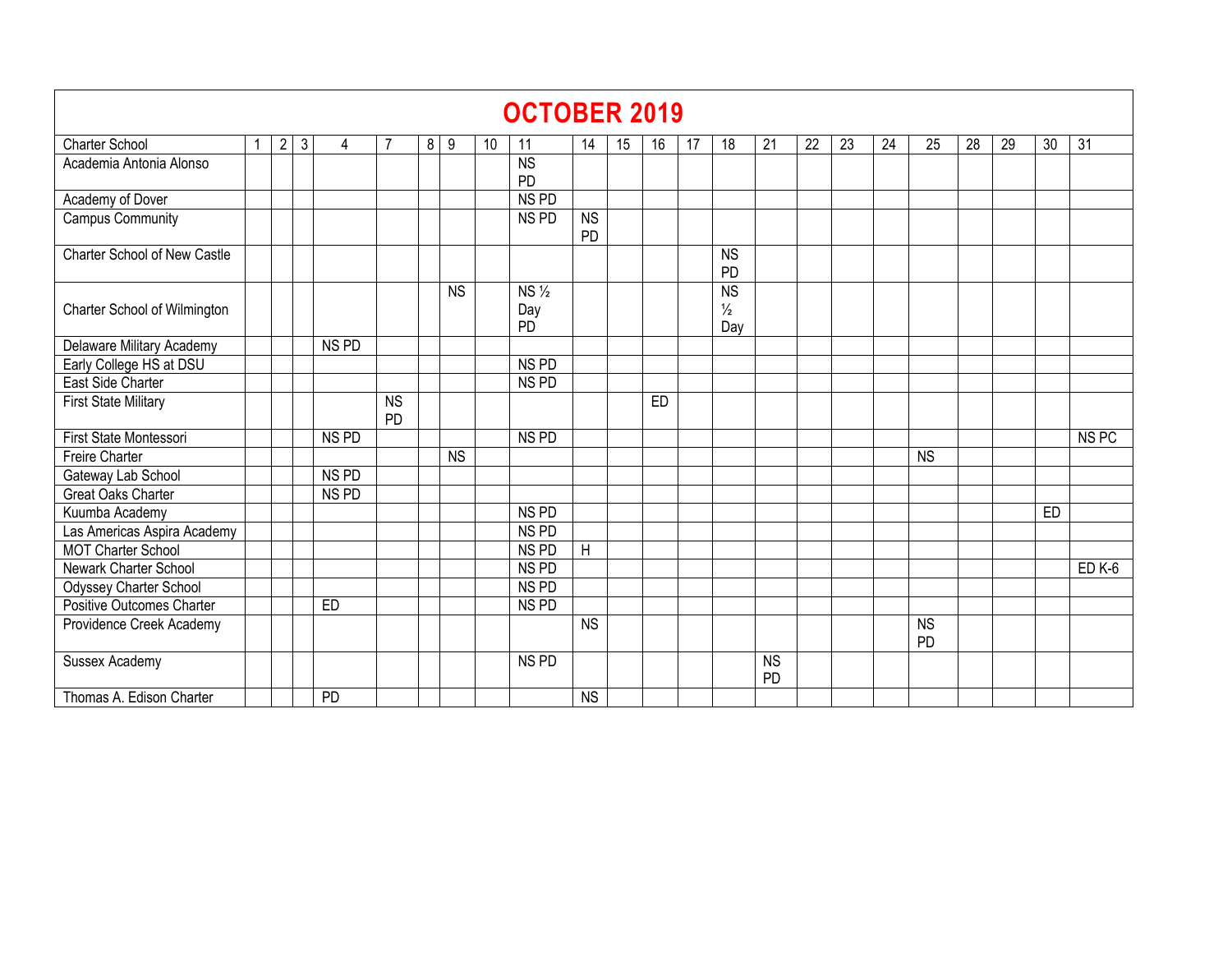|                                  |                                     |                |                        |   |                      |                 |                  |    |    |    |                 |                        | <b>NOVEMBER 2019</b> |           |                 |                  |                        |                                                                                                                             |                            |                              |  |  |  |  |  |  |  |  |  |
|----------------------------------|-------------------------------------|----------------|------------------------|---|----------------------|-----------------|------------------|----|----|----|-----------------|------------------------|----------------------|-----------|-----------------|------------------|------------------------|-----------------------------------------------------------------------------------------------------------------------------|----------------------------|------------------------------|--|--|--|--|--|--|--|--|--|
| <b>Charter School</b>            |                                     | $\overline{4}$ | 5                      | 6 |                      | 8               | 11               | 12 | 13 | 14 | 15              | 18                     | 19                   | 20        | 21              | 22               | 25                     | 26<br>27<br>28<br>29<br><b>NS</b><br>Thanksgiving<br>PC<br>Thanksgiving<br>NS <sub>PD</sub><br>Thanksgiving<br>Thanksgiving |                            |                              |  |  |  |  |  |  |  |  |  |
| Academia Antonia Alonso          |                                     |                |                        |   |                      | <b>NS</b><br>PD |                  |    |    |    |                 |                        |                      |           |                 |                  | <b>NS</b><br>PC        |                                                                                                                             |                            |                              |  |  |  |  |  |  |  |  |  |
| Academy of Dover                 | <b>ED</b>                           |                |                        |   |                      |                 |                  |    |    |    |                 |                        |                      |           |                 |                  |                        |                                                                                                                             |                            |                              |  |  |  |  |  |  |  |  |  |
| <b>Campus Community</b>          |                                     |                |                        |   |                      |                 |                  |    |    |    |                 |                        |                      |           |                 | NS <sub>PC</sub> | NS <sub>PD</sub>       |                                                                                                                             |                            |                              |  |  |  |  |  |  |  |  |  |
| Charter School of New<br>Castle  |                                     |                |                        |   |                      |                 |                  |    |    |    |                 |                        |                      |           |                 |                  | NO SCHOOL              |                                                                                                                             |                            |                              |  |  |  |  |  |  |  |  |  |
| Charter School of<br>Wilmington  | $\frac{1}{2}$<br>Day                |                |                        |   |                      |                 |                  |    |    |    |                 |                        |                      |           |                 |                  | $\frac{1}{2}$ Day      | $\overline{\frac{1}{2}}$ Day                                                                                                |                            | Thanksgiving                 |  |  |  |  |  |  |  |  |  |
| Delaware Military Academy        |                                     |                |                        |   |                      |                 |                  |    |    |    |                 |                        |                      |           |                 |                  | NS <sub>PD</sub>       | $H$ OO                                                                                                                      | $H$ OO                     | Thanksgiving<br>Thanksgiving |  |  |  |  |  |  |  |  |  |
| Early College HS at DSU          |                                     |                |                        |   |                      |                 |                  |    |    |    |                 |                        |                      |           |                 |                  |                        |                                                                                                                             |                            |                              |  |  |  |  |  |  |  |  |  |
| East Side Charter                |                                     |                |                        |   |                      |                 | CLOSED           |    |    |    | <b>NS</b><br>PD | $\overline{\text{NS}}$ | <b>NS</b>            | <b>NS</b> | <b>NS</b>       | <b>NS</b>        |                        |                                                                                                                             |                            |                              |  |  |  |  |  |  |  |  |  |
| <b>First State Military</b>      | ED                                  |                |                        |   |                      |                 |                  |    |    |    |                 |                        |                      |           |                 |                  |                        |                                                                                                                             | Thanksgiving               |                              |  |  |  |  |  |  |  |  |  |
| <b>First State Montessori</b>    | <b>NS</b><br>PC                     |                |                        |   |                      |                 | SCHOOLS          |    |    |    |                 |                        |                      |           |                 |                  |                        |                                                                                                                             | Thanksgiving               |                              |  |  |  |  |  |  |  |  |  |
| <b>Freire Charter</b>            |                                     |                |                        |   |                      |                 |                  |    |    |    |                 |                        |                      |           |                 |                  | NS <sub>PC</sub>       | NS <sub>PC</sub>                                                                                                            |                            | Thanksgiving                 |  |  |  |  |  |  |  |  |  |
| Gateway Lab School               |                                     |                |                        |   |                      |                 |                  |    |    |    |                 |                        |                      |           |                 |                  | NS <sub>PC</sub>       | NS <sub>PC</sub>                                                                                                            |                            | Thanksgiving                 |  |  |  |  |  |  |  |  |  |
| <b>Great Oaks Charter</b>        |                                     |                |                        |   |                      |                 | -1               |    |    |    |                 |                        |                      |           |                 |                  |                        |                                                                                                                             |                            |                              |  |  |  |  |  |  |  |  |  |
| Kuumba Academy                   |                                     |                |                        |   |                      |                 | DAY              |    |    |    |                 |                        |                      |           |                 |                  | NS <sub>PD</sub><br>PC | NS <sub>PC</sub>                                                                                                            |                            | Thanksgiving                 |  |  |  |  |  |  |  |  |  |
| Las Americas Aspira<br>Academy   |                                     |                |                        |   |                      |                 | <b>VETERAN'S</b> |    |    |    |                 |                        |                      |           | <b>NS</b><br>PC | NS <sub>PC</sub> |                        |                                                                                                                             | Thanksgiving               |                              |  |  |  |  |  |  |  |  |  |
| <b>MOT Charter School</b>        |                                     |                |                        |   |                      |                 |                  |    |    |    |                 | ED<br>PC               | <b>NS</b><br>PC      |           |                 |                  |                        |                                                                                                                             |                            | Thanksgiving                 |  |  |  |  |  |  |  |  |  |
| Newark Charter School            |                                     |                |                        |   |                      |                 |                  |    |    |    |                 |                        |                      |           |                 |                  | NS <sub>PD</sub>       | NS <sub>PD</sub>                                                                                                            |                            | Thanksgiving                 |  |  |  |  |  |  |  |  |  |
| Odyssey Charter School           | $\overline{\text{NS}}$<br><b>PD</b> |                |                        |   | N <sub>S</sub><br>PC | <b>NS</b><br>PC |                  |    |    |    |                 |                        |                      |           |                 |                  |                        |                                                                                                                             |                            | Thanksgiving                 |  |  |  |  |  |  |  |  |  |
| <b>Positive Outcomes Charter</b> | ED<br><b>PD</b>                     |                |                        |   |                      |                 |                  |    |    |    |                 |                        |                      |           |                 |                  |                        |                                                                                                                             |                            | Thanksgiving                 |  |  |  |  |  |  |  |  |  |
| Providence Creek Academy         |                                     |                | $\overline{\text{NS}}$ |   |                      |                 |                  |    |    |    |                 |                        |                      |           |                 |                  | NS <sub>PD</sub>       | NS <sub>PD</sub>                                                                                                            |                            | Thanksgiving                 |  |  |  |  |  |  |  |  |  |
| Sussex Academy                   |                                     |                |                        |   |                      | <b>NS</b><br>PD |                  |    |    |    |                 |                        |                      |           |                 |                  |                        |                                                                                                                             | Fall Break - School Closed |                              |  |  |  |  |  |  |  |  |  |
| Thomas A. Edison Charter         | ED<br>PD                            |                | <b>NS</b>              |   |                      |                 |                  |    |    |    |                 |                        |                      |           |                 |                  |                        |                                                                                                                             |                            | Thanksgiving                 |  |  |  |  |  |  |  |  |  |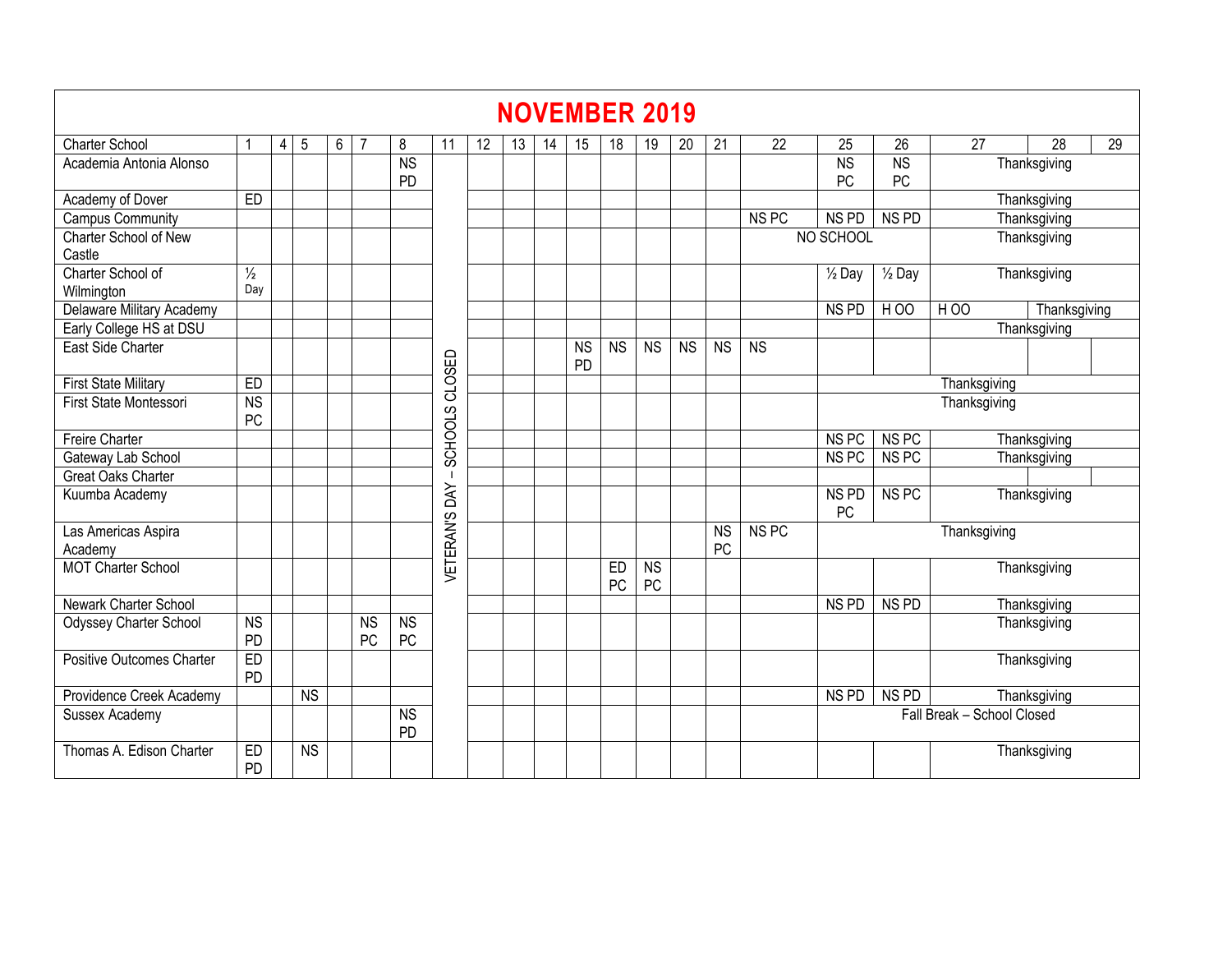|                                     |                |   |   |       |                                                                                                                                                              |   |    |  |                   |                 | <b>DECEMBER 2019</b> |                                                              |    |    |                              |                                        |  |  |  |  |  |  |  |  |  |  |  |  |  |
|-------------------------------------|----------------|---|---|-------|--------------------------------------------------------------------------------------------------------------------------------------------------------------|---|----|--|-------------------|-----------------|----------------------|--------------------------------------------------------------|----|----|------------------------------|----------------------------------------|--|--|--|--|--|--|--|--|--|--|--|--|--|
| <b>Charter School</b>               | $\overline{2}$ | 3 | 4 | 5     | 6                                                                                                                                                            | 9 | 10 |  | $12 \overline{ }$ | 13              | 16                   |                                                              | 18 | 19 | 20                           | 26<br>27<br>30<br>31<br>23<br>24<br>25 |  |  |  |  |  |  |  |  |  |  |  |  |  |
| Academia Antonia Alonso             |                |   |   |       |                                                                                                                                                              |   |    |  |                   |                 |                      |                                                              |    |    |                              | Winter Break - School Closed           |  |  |  |  |  |  |  |  |  |  |  |  |  |
| Academy of Dover                    |                |   |   |       |                                                                                                                                                              |   |    |  |                   |                 |                      |                                                              |    |    |                              | Winter Break - School Closed           |  |  |  |  |  |  |  |  |  |  |  |  |  |
| <b>Campus Community</b>             |                |   |   |       |                                                                                                                                                              |   |    |  |                   |                 |                      |                                                              |    |    |                              | Winter Break - School Closed           |  |  |  |  |  |  |  |  |  |  |  |  |  |
| <b>Charter School of New Castle</b> |                |   |   |       | <b>NS</b><br>PC                                                                                                                                              |   |    |  |                   |                 |                      |                                                              |    |    |                              | Winter Break - School Closed           |  |  |  |  |  |  |  |  |  |  |  |  |  |
| Charter School of Wilmington        |                |   |   |       |                                                                                                                                                              |   |    |  |                   |                 |                      |                                                              |    |    |                              | Winter Break - School Closed           |  |  |  |  |  |  |  |  |  |  |  |  |  |
| Delaware Military Academy           |                |   |   |       |                                                                                                                                                              |   |    |  |                   |                 |                      |                                                              |    |    |                              | Winter Break - School Closed           |  |  |  |  |  |  |  |  |  |  |  |  |  |
| Early College HS at DSU             |                |   |   |       | <b>NS</b><br>ED<br>ED<br>Winter Break - School Closed<br><b>PD</b><br>Winter Break - School Closed<br><b>NS</b><br><b>PC</b><br>Winter Break - School Closed |   |    |  |                   |                 |                      |                                                              |    |    |                              |                                        |  |  |  |  |  |  |  |  |  |  |  |  |  |
| East Side Charter                   |                |   |   |       |                                                                                                                                                              |   |    |  |                   |                 |                      | Winter Break - School Closed<br>Winter Break - School Closed |    |    |                              |                                        |  |  |  |  |  |  |  |  |  |  |  |  |  |
| <b>First State Military</b>         |                |   |   |       |                                                                                                                                                              |   |    |  |                   |                 |                      |                                                              |    |    |                              |                                        |  |  |  |  |  |  |  |  |  |  |  |  |  |
| First State Montessori              |                |   |   |       |                                                                                                                                                              |   |    |  |                   |                 |                      |                                                              |    |    |                              |                                        |  |  |  |  |  |  |  |  |  |  |  |  |  |
| Freire Charter                      |                |   |   |       |                                                                                                                                                              |   |    |  |                   | <b>NS</b><br>PD |                      |                                                              |    |    | Winter Break - School Closed |                                        |  |  |  |  |  |  |  |  |  |  |  |  |  |
| Gateway Lab School                  |                |   |   |       |                                                                                                                                                              |   |    |  |                   |                 |                      |                                                              |    |    |                              |                                        |  |  |  |  |  |  |  |  |  |  |  |  |  |
| <b>Great Oaks Charter</b>           |                |   |   |       |                                                                                                                                                              |   |    |  |                   |                 |                      |                                                              |    |    |                              | Winter Break - School Closed           |  |  |  |  |  |  |  |  |  |  |  |  |  |
| Kuumba Academy                      |                |   |   |       |                                                                                                                                                              |   |    |  |                   |                 |                      |                                                              |    |    |                              | Winter Break - School Closed           |  |  |  |  |  |  |  |  |  |  |  |  |  |
| Las Americas Aspira                 |                |   |   |       |                                                                                                                                                              |   |    |  |                   |                 |                      |                                                              |    |    |                              | Winter Break - School Closed           |  |  |  |  |  |  |  |  |  |  |  |  |  |
| Academy                             |                |   |   |       |                                                                                                                                                              |   |    |  |                   |                 |                      |                                                              |    |    |                              |                                        |  |  |  |  |  |  |  |  |  |  |  |  |  |
| <b>MOT Charter School</b>           |                |   |   |       |                                                                                                                                                              |   |    |  |                   |                 |                      |                                                              |    |    |                              | Winter Break - School Closed           |  |  |  |  |  |  |  |  |  |  |  |  |  |
| <b>Newark Charter School</b>        |                |   |   |       |                                                                                                                                                              |   |    |  |                   |                 |                      |                                                              |    |    |                              | Winter Break - School Closed           |  |  |  |  |  |  |  |  |  |  |  |  |  |
| Odyssey Charter School              |                |   |   |       |                                                                                                                                                              |   |    |  |                   |                 |                      |                                                              |    |    |                              | Winter Break - School Closed           |  |  |  |  |  |  |  |  |  |  |  |  |  |
| Positive Outcomes Charter           |                |   |   |       |                                                                                                                                                              |   |    |  |                   |                 |                      |                                                              |    |    |                              | Winter Break - School Closed           |  |  |  |  |  |  |  |  |  |  |  |  |  |
| Providence Creek Academy            |                |   |   |       |                                                                                                                                                              |   |    |  |                   |                 |                      |                                                              |    |    |                              | Winter Break - School Closed           |  |  |  |  |  |  |  |  |  |  |  |  |  |
| Sussex Academy                      |                |   |   |       |                                                                                                                                                              |   |    |  |                   |                 |                      |                                                              |    |    | ED                           | Winter Break - School Closed           |  |  |  |  |  |  |  |  |  |  |  |  |  |
| Thomas A. Edison Charter            |                |   |   | ED PC | ED<br>PC                                                                                                                                                     |   |    |  |                   |                 |                      |                                                              |    |    | <b>ED</b>                    | Winter Break - School Closed           |  |  |  |  |  |  |  |  |  |  |  |  |  |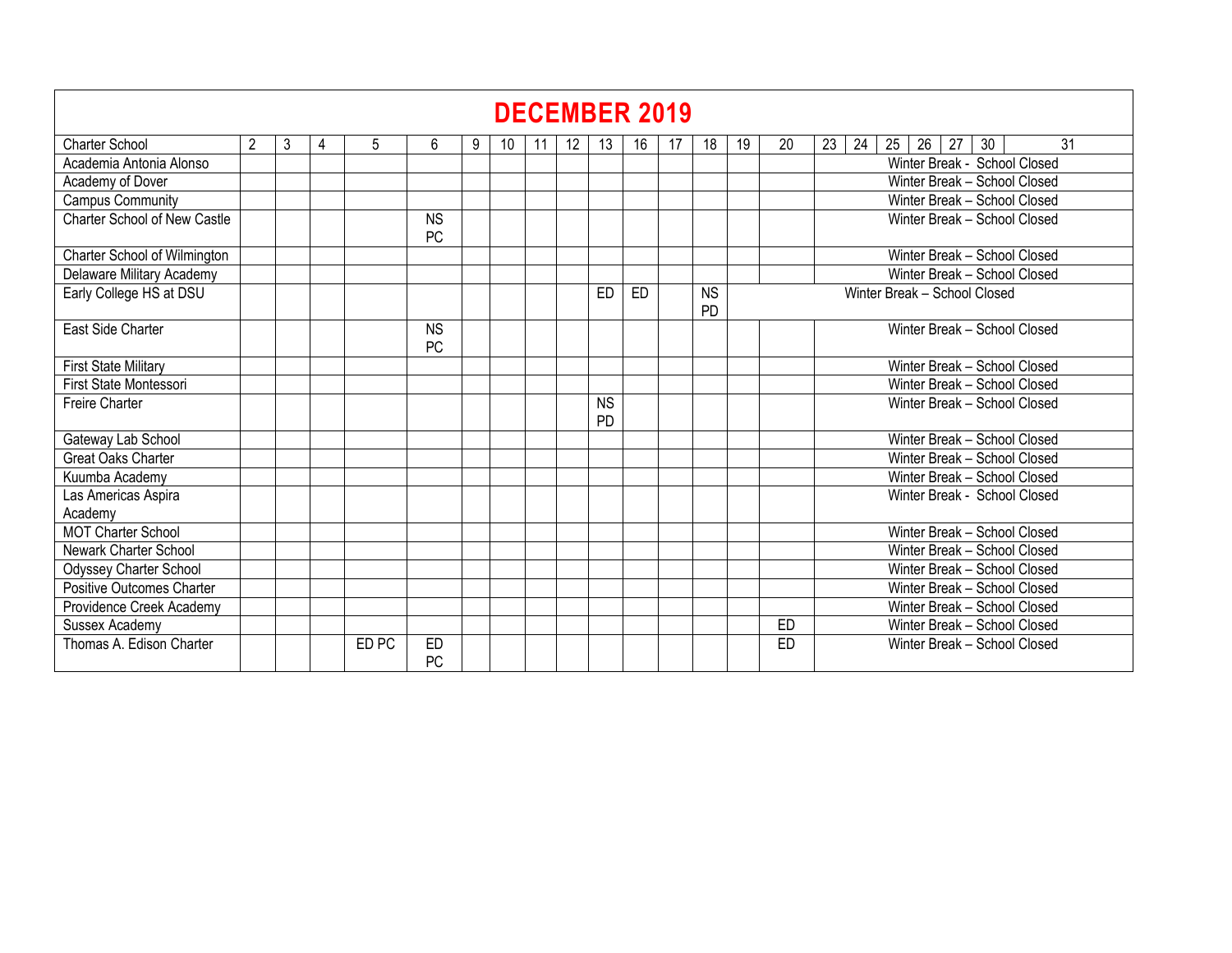|                                  |                |                                        |                        |                              |                 |                      |   | <b>JANUARY 2020</b> |                      |                      |                      |          |                      |                 |                              |    |    |    |                 |                 |    |    |                 |
|----------------------------------|----------------|----------------------------------------|------------------------|------------------------------|-----------------|----------------------|---|---------------------|----------------------|----------------------|----------------------|----------|----------------------|-----------------|------------------------------|----|----|----|-----------------|-----------------|----|----|-----------------|
| <b>Charter School</b>            |                | $\overline{2}$                         | 3                      | 6                            |                 | 8                    | 9 | 10                  | 13                   | 14                   | 15                   | 16       | 17                   | $\overline{20}$ | 21                           | 22 | 23 | 24 | $\overline{27}$ | $\overline{28}$ | 29 | 30 | $\overline{31}$ |
| Academia Antonia Alonso          |                | Winter Break - School<br>Closed        |                        |                              |                 |                      |   |                     |                      |                      |                      |          | N <sub>S</sub><br>PD | H               |                              |    |    |    |                 |                 |    |    |                 |
| Academy of Dover                 | $\mathsf{H}$   | <b>NS</b>                              | <b>NS</b><br><b>PD</b> |                              |                 |                      |   |                     |                      |                      |                      | ED<br>PC | ED <sub>PC</sub>     | $\mathsf{H}$    |                              |    |    |    |                 |                 |    |    |                 |
| <b>Campus Community</b>          |                | Winter Break -<br><b>School Closed</b> |                        |                              |                 |                      |   |                     |                      |                      |                      |          |                      | H               |                              |    |    |    |                 |                 |    |    |                 |
| Charter School of New Castle     | $\overline{H}$ |                                        |                        |                              |                 |                      |   |                     |                      |                      |                      |          |                      | $\mathsf{H}$    |                              |    |    |    |                 |                 |    |    |                 |
| Charter School of Wilmington     |                | Winter Break -<br><b>School Closed</b> |                        |                              |                 |                      |   |                     | $\frac{1}{2}$<br>Day | $\frac{1}{2}$<br>Day | $\frac{1}{2}$<br>Day |          |                      | H               |                              |    |    |    |                 |                 |    |    |                 |
| Delaware Military Academy        | H              | <b>NS 00</b>                           | <b>NS 00</b>           |                              |                 |                      |   |                     |                      |                      |                      |          |                      | H               |                              |    |    |    |                 |                 |    |    |                 |
| Early College HS at DSU          |                | Winter Break - School<br>Closed        |                        | <b>NS</b><br>PD              | <b>NS</b><br>PD | N <sub>S</sub><br>PD |   |                     |                      |                      |                      |          |                      | H               |                              |    |    |    |                 |                 |    |    |                 |
| East Side Charter                |                | Winter Break -<br>School Closed        | NS <sub>PD</sub>       | <b>NS</b><br><b>PD</b>       |                 |                      |   |                     |                      |                      |                      |          |                      | $\mathsf{H}$    |                              |    |    |    |                 |                 |    |    | <b>NS</b><br>PD |
| <b>First State Military</b>      | H              | NS <sub>PD</sub>                       | NS <sub>PD</sub>       |                              |                 |                      |   |                     |                      | ED                   | ED                   | ED       | ED                   | H               | $\overline{\text{NS}}$<br>PD |    |    |    |                 |                 |    |    |                 |
| First State Montessori           | H              | N <sub>S</sub>                         | NS <sub>PD</sub>       |                              |                 |                      |   |                     |                      |                      |                      |          |                      | H               |                              |    |    |    |                 |                 |    |    |                 |
| Freire Charter                   | H              | <b>NS</b>                              | N <sub>S</sub>         | $\overline{\text{NS}}$<br>PD |                 |                      |   |                     |                      |                      |                      |          |                      | H               |                              | ED | ED | ED |                 |                 |    |    | <b>ED</b>       |
| Gateway Lab School               | H              |                                        |                        |                              |                 |                      |   |                     |                      |                      |                      |          |                      | $\mathsf{H}$    |                              |    |    |    |                 |                 |    |    |                 |
| <b>Great Oaks Charter</b>        | H              | N <sub>S</sub>                         | NS <sub>PD</sub>       |                              |                 |                      |   |                     |                      |                      |                      |          |                      | H               |                              |    |    |    |                 |                 |    |    |                 |
| Kuumba Academy                   | $\overline{H}$ | <b>NS</b>                              | NS <sub>PD</sub>       |                              |                 |                      |   |                     |                      |                      | ED                   |          |                      | $\sf H$         |                              |    |    |    |                 |                 | ED |    |                 |
| Las Americas Aspira Academy      |                | Winter Break - School<br>Closed        |                        |                              |                 |                      |   |                     |                      |                      |                      |          | NS <sub>PD</sub>     | $\mathsf{H}$    |                              |    |    |    |                 |                 |    |    |                 |
| <b>MOT Charter School</b>        | H              | NS <sub>PD</sub>                       | NS <sub>PD</sub>       |                              |                 |                      |   |                     |                      |                      |                      |          |                      | $\sf H$         |                              |    |    |    |                 |                 |    |    |                 |
| Newark Charter School            |                | Winter Break - School<br>Closed        |                        |                              |                 |                      |   |                     |                      |                      |                      |          | NS <sub>PD</sub>     | H               |                              |    |    |    |                 |                 |    |    |                 |
| <b>Odyssey Charter School</b>    | H              |                                        |                        |                              |                 |                      |   |                     |                      |                      |                      |          |                      | H               | $\overline{\text{NS}}$<br>PD |    |    |    |                 |                 |    |    |                 |
| <b>Positive Outcomes Charter</b> |                | Winter Break - School<br>Closed        |                        |                              |                 |                      |   |                     |                      |                      |                      |          | NS <sub>PD</sub>     | H               |                              |    |    |    |                 |                 |    |    |                 |
| Providence Creek Academy         |                | Winter Break - School<br>Closed        |                        |                              |                 |                      |   |                     |                      |                      |                      |          | NS <sub>PD</sub>     | $\mathsf{H}$    |                              |    |    |    |                 |                 |    |    |                 |
| Sussex Academy                   |                | Winter Break - School<br>Closed        |                        |                              |                 |                      |   |                     |                      |                      |                      |          | NS <sub>PD</sub>     | H               |                              |    |    |    |                 |                 |    |    |                 |
| Thomas A. Edison Charter         |                | Winter Break - School<br>Closed        |                        |                              |                 |                      |   |                     |                      |                      |                      |          | ED PD                | H               |                              |    |    |    |                 |                 |    |    |                 |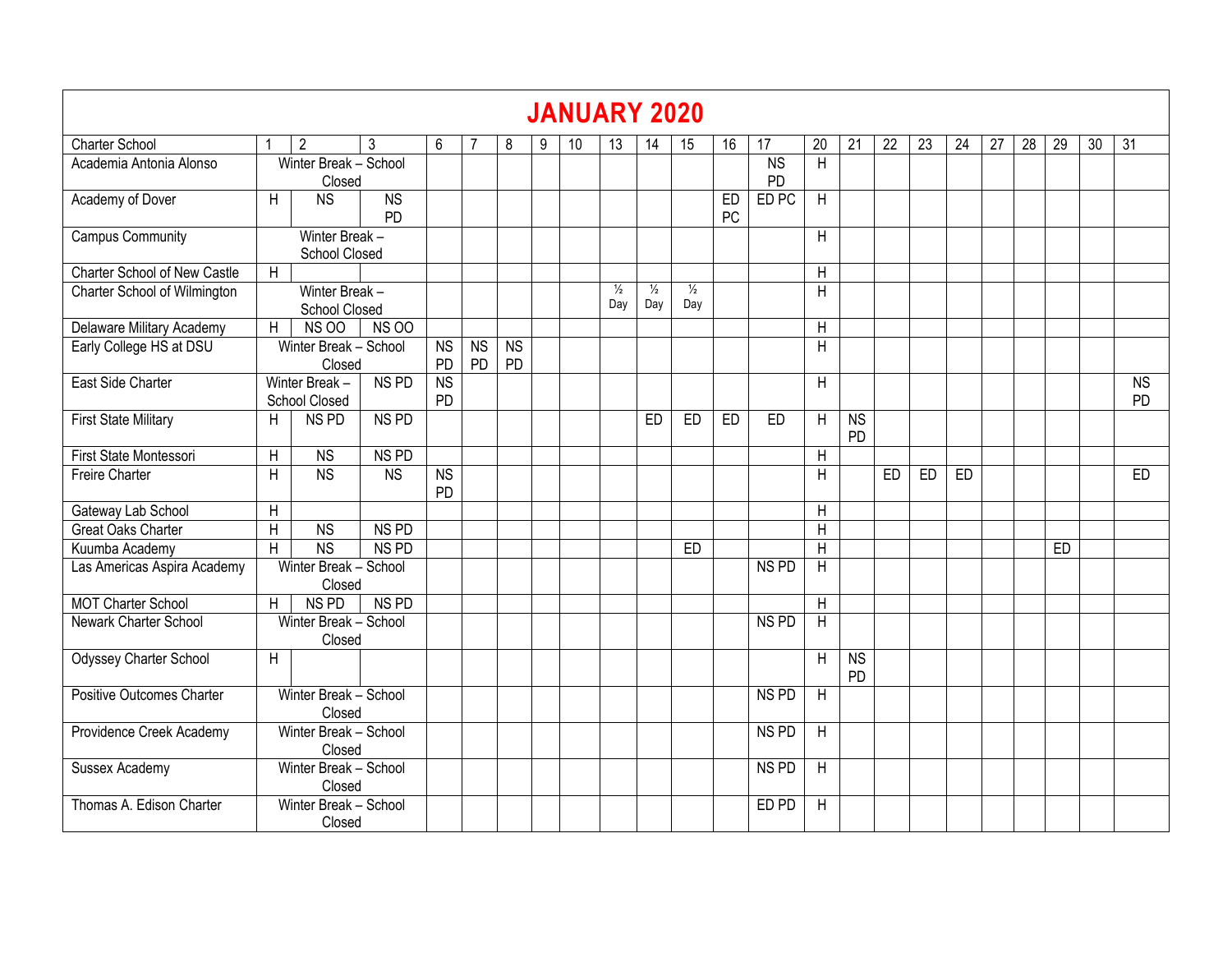|                                                                                                                               |                  |                                     |   |   |   |    | <b>FEBRUARY 2020</b> |    |    |                      |                      |                        |    |    |    |    |    |    |    |                              |
|-------------------------------------------------------------------------------------------------------------------------------|------------------|-------------------------------------|---|---|---|----|----------------------|----|----|----------------------|----------------------|------------------------|----|----|----|----|----|----|----|------------------------------|
| <b>Charter School</b>                                                                                                         | 3                | 4                                   | 5 | 6 | 7 | 10 | 11                   | 12 | 13 | 14                   | 17                   | 18                     | 19 | 20 | 21 | 24 | 25 | 26 | 27 | 28                           |
| Academia Antonia Alonso                                                                                                       |                  |                                     |   |   |   |    |                      |    |    | <b>NS</b><br>PD      | $\overline{H}$       |                        |    |    |    |    |    |    |    |                              |
| Academy of Dover                                                                                                              | NS <sub>PD</sub> |                                     |   |   |   |    |                      |    |    | E <sub>D</sub>       | H                    |                        |    |    |    |    |    |    |    |                              |
| <b>Campus Community</b>                                                                                                       | NS <sub>PD</sub> |                                     |   |   |   |    |                      |    |    |                      | H                    |                        |    |    |    |    |    |    |    |                              |
| Charter School of New Castle                                                                                                  |                  |                                     |   |   |   |    |                      |    |    | <b>NS</b><br>PD      | H                    |                        |    |    |    |    |    |    |    | <b>NS</b><br>PC              |
| NS <sub>PD</sub><br>Charter School of Wilmington<br>ED<br>Н<br>Delaware Military Academy<br>$\overline{\text{NS}}$<br>H<br>PC |                  |                                     |   |   |   |    |                      |    |    |                      |                      |                        |    |    |    |    |    |    |    |                              |
| <b>NS</b><br>H<br><b>NS</b>                                                                                                   |                  |                                     |   |   |   |    |                      |    |    |                      |                      |                        |    |    |    |    |    |    |    |                              |
| Early College HS at DSU                                                                                                       |                  |                                     |   |   |   |    |                      |    |    |                      |                      |                        |    |    |    |    |    |    |    |                              |
| East Side Charter                                                                                                             |                  |                                     |   |   |   |    |                      |    |    | PD                   |                      |                        |    |    |    |    |    |    |    | PC                           |
| <b>First State Military</b>                                                                                                   | H                |                                     |   |   |   |    |                      |    |    |                      | N <sub>S</sub><br>PD |                        |    |    |    |    |    |    |    |                              |
| First State Montessori                                                                                                        |                  |                                     |   |   |   |    |                      |    |    | N <sub>S</sub><br>PD | H                    | $\overline{\text{NS}}$ |    |    |    |    |    |    |    |                              |
| <b>Freire Charter</b>                                                                                                         |                  |                                     |   |   |   |    |                      |    |    | <b>NS</b><br>PD      | $\overline{H}$       |                        |    |    |    |    |    |    |    |                              |
| Gateway Lab School                                                                                                            |                  |                                     |   |   |   |    |                      |    |    | <b>NS</b><br>PD      | $\overline{H}$       |                        |    |    |    |    |    |    |    |                              |
| <b>Great Oaks Charter</b>                                                                                                     | NS <sub>PD</sub> |                                     |   |   |   |    |                      |    |    |                      | H                    |                        |    |    |    |    |    |    |    |                              |
| Kuumba Academy                                                                                                                | NS <sub>PD</sub> |                                     |   |   |   |    |                      |    |    |                      | H                    |                        |    |    |    |    |    | ED |    |                              |
| Las Americas Aspira Academy                                                                                                   | NS <sub>PD</sub> |                                     |   |   |   |    |                      |    |    |                      | $\mathsf{H}$         |                        |    |    |    |    |    |    |    |                              |
| <b>MOT Charter School</b>                                                                                                     |                  |                                     |   |   |   |    |                      |    |    |                      | H                    |                        |    |    |    |    |    |    |    |                              |
| Newark Charter School                                                                                                         |                  |                                     |   |   |   |    |                      |    |    |                      | H                    |                        |    |    |    |    |    |    |    | $\overline{\text{NS}}$<br>PD |
| Odyssey Charter School                                                                                                        | NS <sub>PD</sub> |                                     |   |   |   |    |                      |    |    |                      | H                    |                        |    |    |    |    |    |    |    |                              |
| Positive Outcomes Charter                                                                                                     |                  | $\overline{\text{NS}}$<br><b>PD</b> |   |   |   |    |                      |    |    |                      | H                    |                        |    |    |    |    |    |    |    |                              |
| Providence Creek Academy                                                                                                      |                  |                                     |   |   |   |    |                      |    |    |                      | H                    |                        |    |    |    |    |    |    |    | <b>NS</b><br>PD              |
| Sussex Academy                                                                                                                | NS PD            |                                     |   |   |   |    |                      |    |    | <b>NS</b><br>PD      | H                    |                        |    |    |    |    |    |    |    |                              |
| Thomas A. Edison Charter                                                                                                      |                  |                                     |   |   |   |    |                      |    |    | ED<br><b>PD</b>      | H                    |                        |    |    |    |    |    |    |    |                              |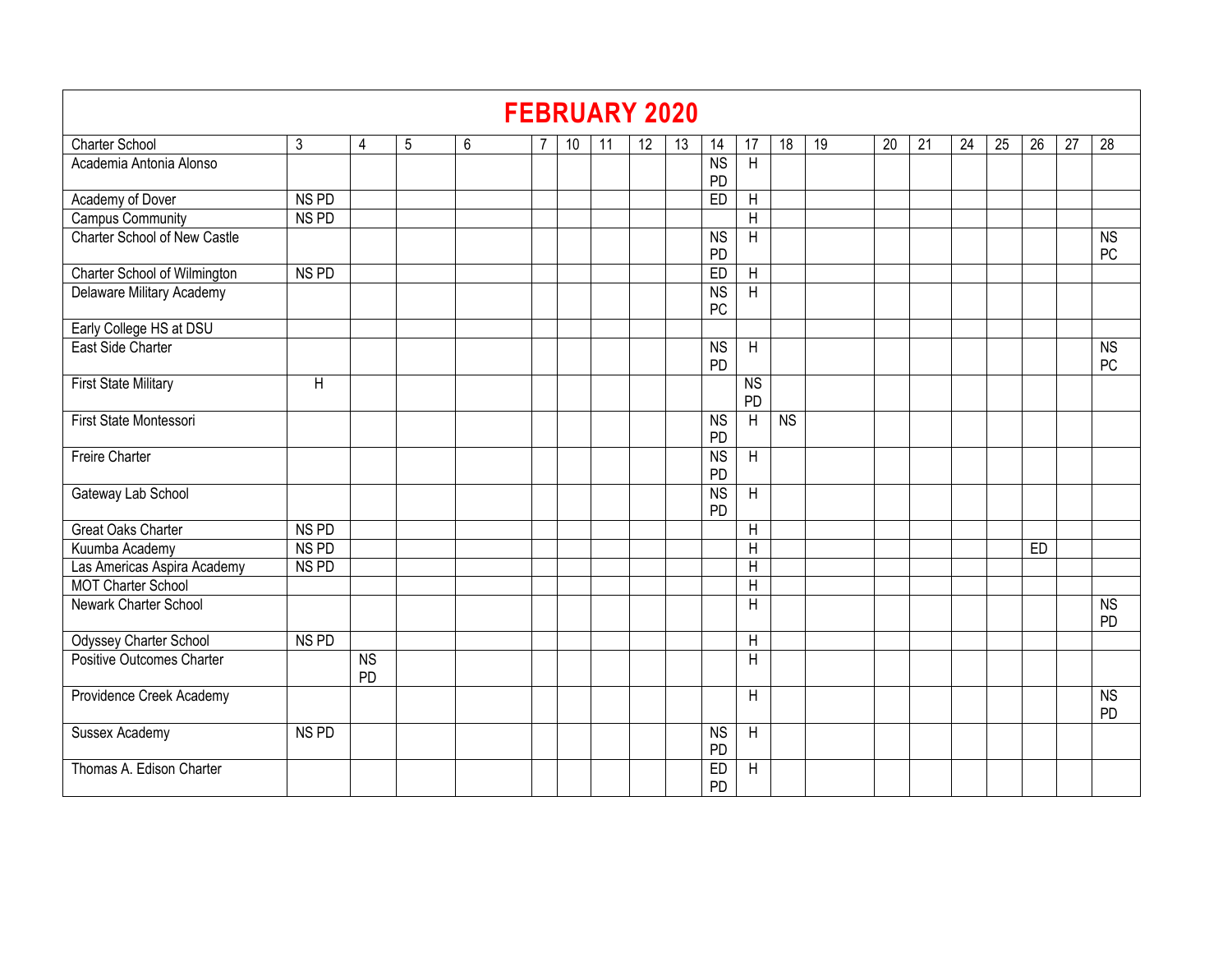|                                                                                                                                                                                                                                                                                       |                |                |                |                 |                 |                      |    |                 |                  | <b>MARCH 2020</b> |                 |                              |    |    |                              |                 |                 |                 |                 |                  |                              |                 |
|---------------------------------------------------------------------------------------------------------------------------------------------------------------------------------------------------------------------------------------------------------------------------------------|----------------|----------------|----------------|-----------------|-----------------|----------------------|----|-----------------|------------------|-------------------|-----------------|------------------------------|----|----|------------------------------|-----------------|-----------------|-----------------|-----------------|------------------|------------------------------|-----------------|
| <b>Charter School</b>                                                                                                                                                                                                                                                                 | $\overline{2}$ | $\overline{3}$ | $\overline{4}$ | 5               | 6               | 9                    | 10 | 11              | 12               | 13                | 16              | 17                           | 18 | 19 | $\overline{20}$              | 23              | $\overline{24}$ | $\overline{25}$ | $\overline{26}$ | $\overline{27}$  | $\overline{30}$              | $\overline{31}$ |
| Academia Antonia Alonso                                                                                                                                                                                                                                                               |                |                |                |                 |                 |                      |    |                 |                  |                   | <b>NS</b><br>PD | $\overline{\text{NS}}$<br>PC |    |    |                              |                 |                 |                 |                 |                  |                              |                 |
| Academy of Dover                                                                                                                                                                                                                                                                      |                |                |                |                 |                 |                      |    |                 |                  | NS <sub>PD</sub>  |                 |                              |    |    | ED                           |                 |                 |                 |                 |                  |                              |                 |
| Campus Community                                                                                                                                                                                                                                                                      |                |                |                | <b>NS</b><br>PC | <b>NS</b><br>PC | <b>NS</b><br>PD      |    |                 |                  |                   |                 |                              |    |    |                              |                 |                 |                 |                 |                  |                              |                 |
| Charter School of New Castle                                                                                                                                                                                                                                                          |                |                |                | <b>NS</b><br>PD |                 |                      |    |                 |                  |                   |                 |                              |    |    |                              |                 |                 |                 |                 |                  |                              |                 |
| Charter School of Wilmington<br>N <sub>S</sub><br>ED<br>$\overline{\frac{1}{2}}$ Day<br>PD<br>Delaware Military Academy<br>$\overline{\text{NS}}$<br>Early College HS at DSU<br>Spring Break - School Closed<br>East Side Charter<br>$\overline{\text{NS}}$<br>NS <sub>PD</sub><br>PD |                |                |                |                 |                 |                      |    |                 |                  |                   |                 |                              |    |    |                              |                 |                 |                 |                 |                  |                              |                 |
|                                                                                                                                                                                                                                                                                       |                |                |                |                 |                 |                      |    |                 |                  |                   |                 |                              |    |    |                              |                 |                 |                 |                 |                  |                              |                 |
|                                                                                                                                                                                                                                                                                       |                |                |                |                 |                 |                      |    |                 |                  |                   |                 |                              |    |    |                              |                 |                 |                 |                 |                  |                              |                 |
|                                                                                                                                                                                                                                                                                       |                |                |                |                 |                 |                      |    |                 |                  |                   |                 |                              |    |    |                              |                 |                 |                 |                 |                  |                              |                 |
| <b>First State Military</b>                                                                                                                                                                                                                                                           |                |                |                |                 |                 |                      |    |                 |                  |                   | <b>NS</b><br>PD |                              |    |    |                              |                 |                 | ED              |                 |                  | $\overline{\text{NS}}$<br>PD |                 |
| First State Montessori                                                                                                                                                                                                                                                                |                |                |                |                 |                 |                      |    | <b>NS</b><br>PC | NS <sub>PC</sub> | NS <sub>PD</sub>  |                 |                              |    |    |                              |                 |                 |                 |                 |                  |                              |                 |
| <b>Freire Charter</b>                                                                                                                                                                                                                                                                 |                |                |                |                 |                 |                      |    |                 |                  |                   |                 |                              |    |    | $\overline{\text{NS}}$<br>PD |                 |                 |                 |                 |                  |                              |                 |
| Gateway Lab School                                                                                                                                                                                                                                                                    |                |                |                |                 | <b>NS</b><br>PC |                      |    |                 |                  |                   |                 |                              |    |    | $\overline{\text{NS}}$<br>PD |                 |                 |                 |                 |                  |                              |                 |
| <b>Great Oaks Charter</b>                                                                                                                                                                                                                                                             |                |                |                |                 | <b>NS</b><br>PC |                      |    |                 |                  |                   |                 |                              |    |    |                              |                 |                 |                 |                 | NS <sub>PD</sub> |                              |                 |
| Kuumba Academy                                                                                                                                                                                                                                                                        |                |                |                |                 | ED<br>PC        |                      |    |                 |                  |                   |                 |                              |    |    |                              | <b>NS</b><br>PD |                 |                 |                 |                  |                              |                 |
| Las Americas Aspira Academy                                                                                                                                                                                                                                                           |                |                |                |                 | <b>NS</b><br>PD | N <sub>S</sub><br>PD |    |                 |                  |                   |                 |                              |    |    |                              |                 |                 |                 |                 |                  |                              |                 |
| <b>MOT Charter School</b>                                                                                                                                                                                                                                                             |                |                |                |                 |                 |                      |    |                 |                  | NS <sub>PD</sub>  |                 |                              |    |    |                              |                 |                 |                 |                 |                  |                              |                 |
| Newark Charter School                                                                                                                                                                                                                                                                 |                |                |                |                 |                 |                      |    |                 |                  |                   |                 |                              |    |    | $\overline{\text{NS}}$<br>PD |                 |                 |                 |                 |                  |                              |                 |
| <b>Odyssey Charter School</b>                                                                                                                                                                                                                                                         |                |                |                |                 |                 |                      |    |                 | NS <sub>PC</sub> | NS <sub>PC</sub>  |                 |                              |    |    |                              |                 |                 |                 |                 | N <sub>S</sub>   |                              |                 |
| Positive Outcomes Charter                                                                                                                                                                                                                                                             |                |                |                |                 |                 |                      |    |                 |                  |                   |                 |                              |    |    | <b>NS</b><br><b>PD</b>       |                 |                 |                 |                 |                  |                              |                 |
| Providence Creek Academy                                                                                                                                                                                                                                                              |                |                |                |                 | <b>NS</b>       |                      |    |                 |                  |                   |                 |                              |    |    |                              |                 |                 |                 |                 | NS <sub>PD</sub> |                              |                 |
| Sussex Academy                                                                                                                                                                                                                                                                        |                |                |                |                 |                 |                      |    |                 |                  | NS <sub>PD</sub>  |                 |                              |    |    |                              |                 |                 |                 |                 | NS <sub>PD</sub> |                              |                 |
| Thomas A. Edison Charter                                                                                                                                                                                                                                                              |                |                |                |                 |                 |                      |    |                 | ED PC            | ED <sub>PC</sub>  |                 |                              |    |    |                              |                 |                 |                 |                 |                  |                              |                 |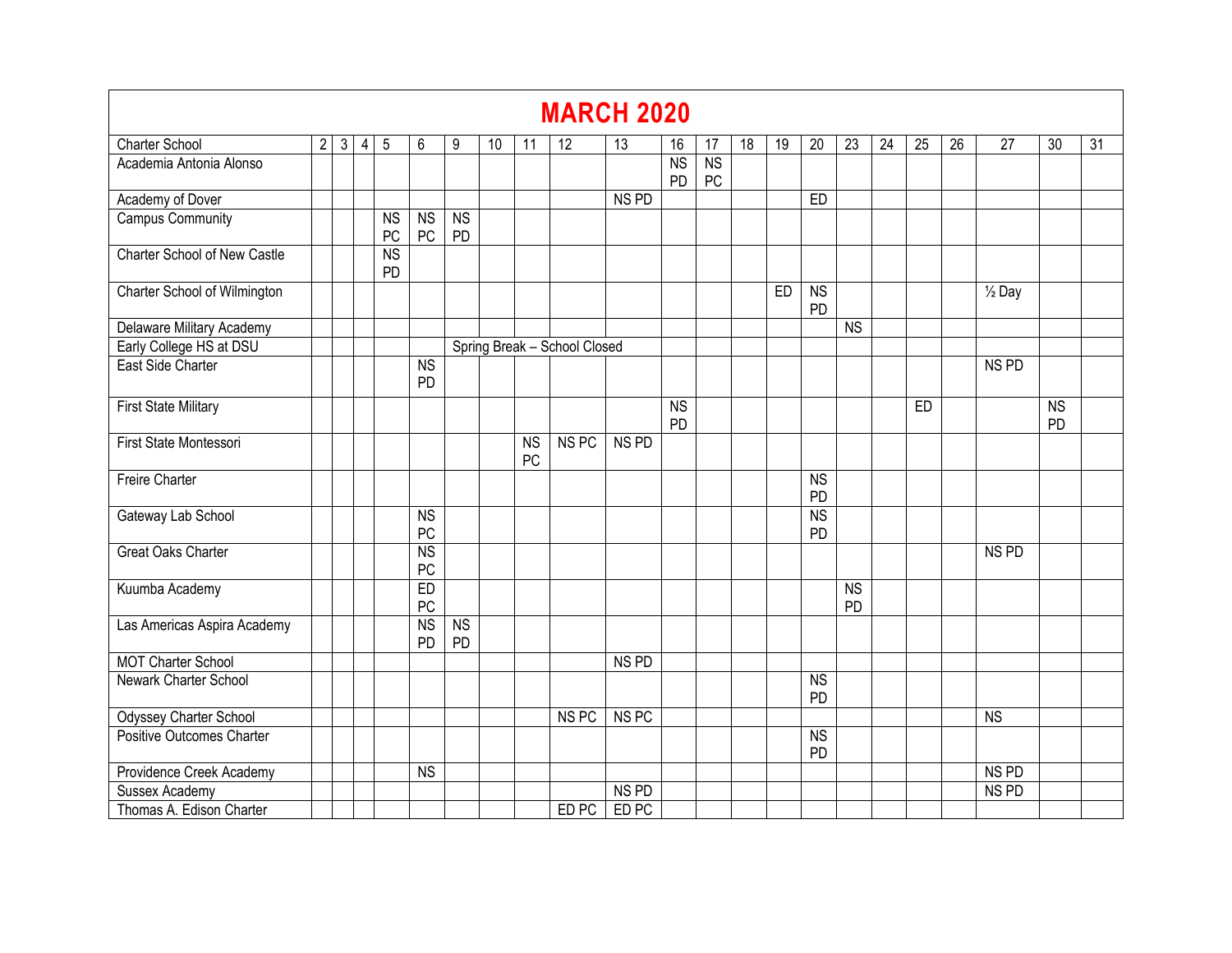|                                     |   |                |   |   |   |                                                                                            | <b>APRIL 2020</b>                         |           |                 |                     |                              |           |                              |    |    |    |    |                        |                        |    |    |
|-------------------------------------|---|----------------|---|---|---|--------------------------------------------------------------------------------------------|-------------------------------------------|-----------|-----------------|---------------------|------------------------------|-----------|------------------------------|----|----|----|----|------------------------|------------------------|----|----|
| <b>Charter School</b>               | 1 | $\overline{2}$ | 3 | 6 | 8 | 9                                                                                          | 10                                        | 13        | 14              | 15                  | 16                           | 17        | 20                           | 21 | 22 | 23 | 24 | 27                     | 28                     | 29 | 30 |
| Academia Antonia Alonso             |   |                |   |   |   |                                                                                            |                                           |           |                 |                     | Spring Break - School Closed |           |                              |    |    |    |    | <b>NS</b><br><b>PD</b> |                        |    |    |
| Academy of Dover                    |   |                |   |   |   |                                                                                            |                                           |           |                 |                     | Spring Break - School Closed |           |                              |    |    |    |    |                        |                        |    |    |
| <b>Campus Community</b>             |   |                |   |   |   |                                                                                            |                                           |           |                 |                     | Spring Break - School Closed |           |                              |    |    |    |    |                        |                        |    |    |
| <b>Charter School of New Castle</b> |   |                |   |   |   | <b>NS</b><br>PD                                                                            |                                           |           |                 |                     | Spring Break - School Closed |           |                              |    |    |    |    |                        |                        |    |    |
| Charter School of Wilmington        |   |                |   |   |   | $\frac{1}{2}$<br>Day                                                                       |                                           |           |                 |                     |                              |           | Spring Break - School Closed |    |    |    |    |                        | <b>NS</b><br><b>PD</b> |    |    |
| Delaware Military Academy           |   |                |   |   |   | $\overline{H}$<br>Spring Break - School<br>Closed - OO<br>н<br>H<br><b>NS</b><br><b>PD</b> |                                           |           |                 |                     |                              |           |                              |    |    |    |    |                        |                        |    |    |
| Early College HS at DSU             |   |                |   |   |   |                                                                                            | Spring Break - School Closed<br><b>NS</b> |           |                 |                     |                              |           |                              |    |    |    |    |                        |                        |    |    |
| East Side Charter                   |   |                |   |   |   |                                                                                            |                                           |           |                 |                     |                              |           |                              |    |    |    |    |                        |                        |    |    |
| <b>First State Military</b>         |   |                |   |   |   |                                                                                            |                                           |           |                 |                     | Spring Break - School Closed |           |                              |    |    |    |    |                        |                        |    |    |
| First State Montessori              |   |                |   |   |   |                                                                                            |                                           |           |                 |                     | Spring Break - School Closed |           |                              |    |    |    |    |                        |                        |    |    |
| <b>Freire Charter</b>               |   |                |   |   |   |                                                                                            |                                           |           |                 |                     | Spring Break - School Closed |           |                              |    |    |    |    |                        |                        |    |    |
| Gateway Lab School                  |   |                |   |   |   |                                                                                            |                                           |           |                 |                     | Spring Break - School Closed |           |                              |    |    |    |    |                        |                        |    |    |
| <b>Great Oaks Charter</b>           |   |                |   |   |   |                                                                                            |                                           |           |                 |                     | Spring Break - School Closed |           |                              |    |    |    |    |                        |                        |    |    |
| Kuumba Academy                      |   |                |   |   |   |                                                                                            |                                           |           |                 |                     | Spring Break - School Closed |           |                              |    |    |    |    |                        |                        | ED |    |
| Las Americas Aspira<br>Academy      |   |                |   |   |   |                                                                                            |                                           |           |                 |                     | Spring Break - School Closed |           | <b>NS</b><br>PD.             |    |    |    |    |                        |                        |    |    |
| <b>MOT Charter School</b>           |   |                |   |   |   |                                                                                            |                                           |           |                 |                     | Spring Break - School Closed |           |                              |    |    |    |    |                        |                        |    |    |
| <b>Newark Charter School</b>        |   |                |   |   |   |                                                                                            |                                           |           |                 |                     | Spring Break - School Closed |           |                              |    |    |    |    |                        |                        |    |    |
| <b>Odyssey Charter School</b>       |   |                |   |   |   |                                                                                            |                                           |           |                 |                     | Spring Break - School Closed |           |                              |    |    |    |    |                        |                        |    |    |
| Positive Outcomes Charter           |   |                |   |   |   |                                                                                            |                                           |           |                 |                     | Spring Break - School Closed |           |                              |    |    |    |    |                        |                        |    |    |
| Providence Creek Academy            |   |                |   |   |   |                                                                                            | Н                                         | <b>NS</b> | <b>NS</b><br>00 | <b>NS</b><br>$00\,$ | <b>NS</b><br>00              | <b>NS</b> |                              |    |    |    |    |                        |                        |    |    |
| Sussex Academy                      |   |                |   |   |   |                                                                                            |                                           |           |                 |                     | Spring Break - School Closed |           |                              |    |    |    |    |                        |                        |    |    |
| Thomas A. Edison Charter            |   |                |   |   |   | ED                                                                                         |                                           |           |                 |                     | Spring Break - School Closed |           |                              |    |    |    | ED |                        | <b>NS</b>              |    |    |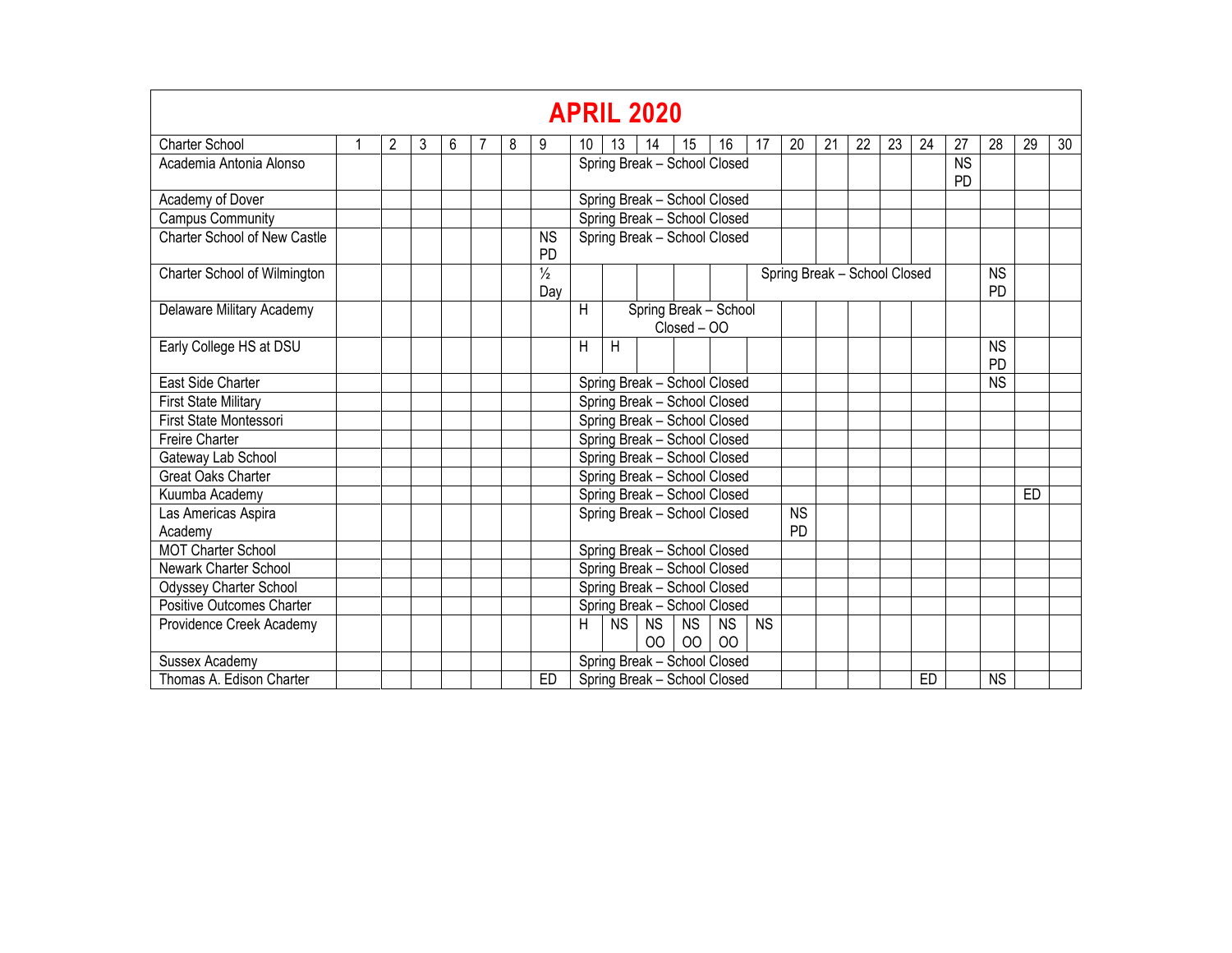|                                     |                 |                 |   |   |   |   |    |    |    |    |                 | <b>MAY 2020</b>         |                         |                         |                         |                        |                           |                        |    |    |    |
|-------------------------------------|-----------------|-----------------|---|---|---|---|----|----|----|----|-----------------|-------------------------|-------------------------|-------------------------|-------------------------|------------------------|---------------------------|------------------------|----|----|----|
| <b>Charter School</b>               | 1               | 4               | 5 | 6 | 7 | 8 | 11 | 12 | 13 | 14 | 15              | 18                      | 19                      | $\overline{20}$         | $\overline{21}$         | 22                     | 25                        | 26                     | 27 | 28 | 29 |
| Academia Antonia                    |                 |                 |   |   |   |   |    |    |    |    |                 |                         |                         |                         |                         | <b>NS</b>              | $\overline{H}$            |                        |    |    |    |
| Alonso                              |                 |                 |   |   |   |   |    |    |    |    |                 |                         |                         |                         |                         | PD                     |                           |                        |    |    |    |
| Academy of Dover                    |                 |                 |   |   |   |   |    |    |    |    |                 |                         |                         |                         |                         | NS <sub>PD</sub>       | H                         |                        |    |    |    |
| <b>Campus Community</b>             |                 |                 |   |   |   |   |    |    |    |    |                 |                         |                         |                         |                         | H                      | $\sf H$                   |                        |    |    |    |
| Charter School of New<br>Castle     |                 |                 |   |   |   |   |    |    |    |    |                 |                         |                         |                         |                         |                        | H                         |                        |    |    |    |
| Charter School of                   |                 |                 |   |   |   |   |    |    |    |    |                 |                         |                         |                         |                         | <b>NS</b>              | $\boldsymbol{\mathsf{H}}$ | $\overline{\text{NS}}$ |    |    |    |
| Wilmington                          |                 |                 |   |   |   |   |    |    |    |    |                 |                         |                         |                         |                         |                        |                           |                        |    |    |    |
| <b>Delaware Military</b><br>Academy |                 |                 |   |   |   |   |    |    |    |    |                 |                         |                         |                         |                         | H WC                   | Н                         |                        |    |    |    |
| Early College HS at<br><b>DSU</b>   |                 |                 |   |   |   |   |    |    | ED | ED |                 | N <sub>S</sub><br>PD/WC | N <sub>S</sub><br>PD/WC | N <sub>S</sub><br>PD/WC | N <sub>S</sub><br>PD/WC |                        |                           |                        |    |    |    |
| East Side Charter                   |                 |                 |   |   |   |   |    |    |    |    |                 |                         |                         |                         |                         | NS <sub>PD</sub>       | H                         |                        |    |    |    |
| <b>First State Military</b>         |                 |                 |   |   |   |   |    |    |    |    |                 |                         |                         | <b>LPD</b><br>12th      |                         | ED                     | $\sf H$                   |                        |    |    |    |
| First State Montessori              |                 |                 |   |   |   |   |    |    |    |    |                 |                         |                         |                         |                         | NS <sub>PD</sub>       | $\overline{H}$            |                        |    |    |    |
| <b>Freire Charter</b>               |                 |                 |   |   |   |   |    |    |    |    | N <sub>S</sub>  |                         |                         |                         |                         |                        | $\boldsymbol{\mathsf{H}}$ |                        |    |    |    |
| Gateway Lab School                  |                 |                 |   |   |   |   |    |    |    |    | <b>NS</b><br>PD |                         |                         |                         |                         |                        | H                         |                        |    |    |    |
| <b>Great Oaks Charter</b>           |                 |                 |   |   |   |   |    |    |    |    |                 |                         |                         |                         |                         |                        | $\overline{H}$            |                        |    |    |    |
| Kuumba Academy                      |                 |                 |   |   |   |   |    |    |    |    |                 |                         |                         | ED                      |                         |                        | $\overline{H}$            |                        |    |    |    |
| Las Americas Aspira<br>Academy      |                 |                 |   |   |   |   |    |    |    |    |                 |                         |                         |                         |                         | <b>NS</b>              | $\overline{H}$            |                        |    |    |    |
| <b>MOT Charter School</b>           |                 |                 |   |   |   |   |    |    |    |    |                 |                         |                         |                         |                         |                        | $\overline{H}$            |                        |    |    |    |
| Newark Charter<br>School            |                 |                 |   |   |   |   |    |    |    |    |                 |                         |                         |                         |                         | N <sub>S</sub>         | $\overline{H}$            |                        |    |    |    |
| <b>Odyssey Charter</b><br>School    |                 | <b>NS</b><br>PD |   |   |   |   |    |    |    |    |                 |                         |                         |                         |                         |                        | H                         |                        |    |    |    |
| <b>Positive Outcomes</b><br>Charter |                 |                 |   |   |   |   |    |    |    |    |                 |                         |                         |                         |                         | <b>NS</b><br><b>WC</b> | H                         |                        |    |    |    |
| <b>Providence Creek</b><br>Academy  | <b>NS</b><br>PD |                 |   |   |   |   |    |    |    |    |                 |                         |                         |                         |                         |                        | H                         |                        |    |    |    |
| <b>Sussex Academy</b>               |                 |                 |   |   |   |   |    |    |    |    |                 |                         |                         |                         |                         | <b>NS</b>              | $\overline{H}$            |                        |    |    |    |
| Thomas A. Edison<br>Charter         |                 |                 |   |   |   |   |    |    |    |    |                 |                         |                         |                         |                         | ED                     | $\boldsymbol{\mathsf{H}}$ |                        |    |    | ED |